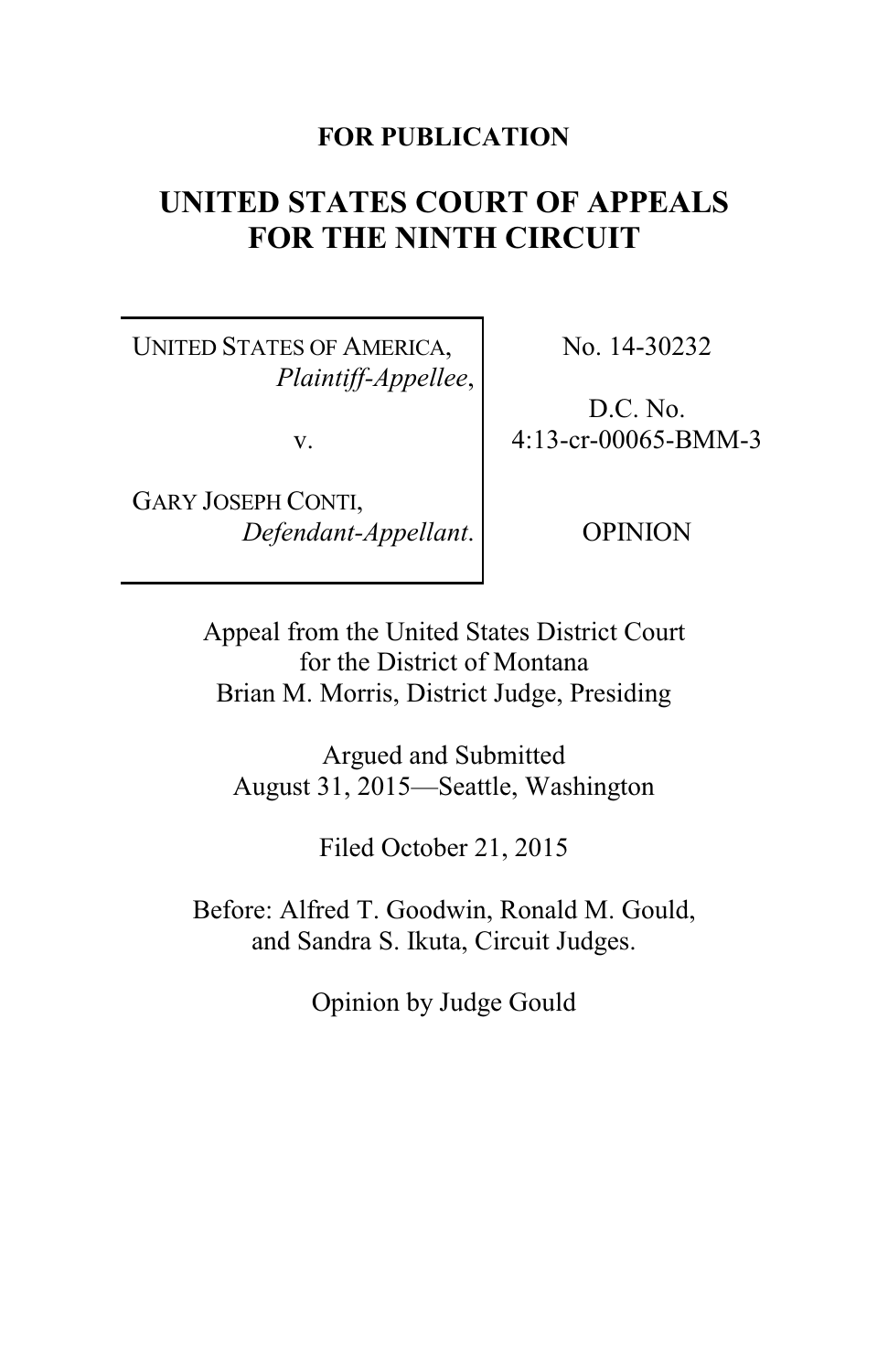# **SUMMARY\***

#### **Criminal Law**

The panel affirmed the district court in a case in which the defendant was convicted of, *inter alia*, conspiracy to defraud the United States in violation of 18 U.S.C. § 371.

The defendant and his co-conspirators, through their affiliation with the federally funded Po'Ka Project, stole or helped steal millions of dollars in grant funding that otherwise could have gone to provide mental health and substance abuse treatment to Blackfeet Indian youth. The count at issue rested on § 371's "defraud" clause, which includes the element of "deceitful or dishonest means," but the district court instructed the jury only on  $\S 371$ 's "offense" clause, which sets forth an alternate means of commission of the offense and does not include the element of deceitful or dishonest means.

The panel observed that to the extent *United States v. Caldwell*, 989 F.2d 1056 (9th Cir. 1993), held that the failure to instruct the jury on an essential element of the crime is per se prejudicial, it is inconsistent with the subsequent Supreme Court decision in *Neder v. United States*, 527 U.S. 1 (1999), which does not permit a jury instruction error to be considered a structural error. The panel concluded that *Caldwell* is therefore overruled, and need not be followed to the extent it held otherwise.

**<sup>\*</sup>** This summary constitutes no part of the opinion of the court. It has been prepared by court staff for the convenience of the reader.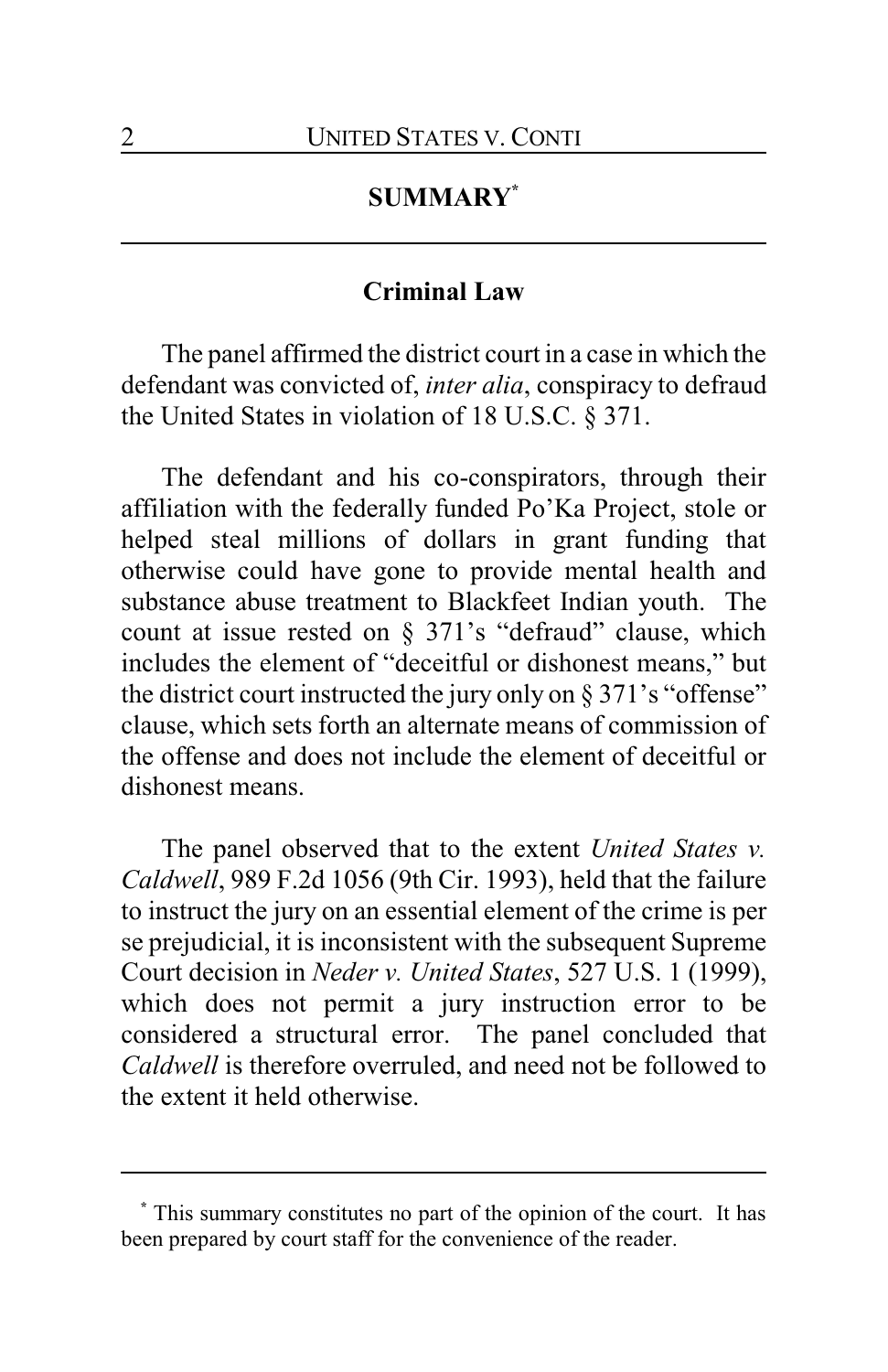The panel held that the district court's instructions, which did not include the element of "deceitful or dishonest" conduct, were erroneous, but that there was no plain error affecting the defendant's substantial rights under Fed. R. Crim. P. 52(b) because the government presented strong and convincing evidence of deceitful and dishonest means, and the defendant's evidence is not sufficient to support a contrary finding.

The panel resolved other issues in a jointly-filed memorandum disposition.

## **COUNSEL**

Larry Jent, Williams & Jent, LLP, Bozeman, Montana, for Defendant-Appellant.

Michael W. Cotter, United States Attorney, Carl E. Rostad (argued) and Bryan T. Dake, Assistant United States Attorneys, United States Attorney's Office, Great Falls, Montana, for Plaintiff-Appellee.

#### **OPINION**

GOULD, Circuit Judge:

Gary Conti appeals his jury convictions and sentence for bankruptcy fraud (18 U.S.C. § 157), conspiracy to defraud the United States (18 U.S.C. § 371), scheme to commit wire fraud against the United States and the Blackfeet Indian Tribe (18 U.S.C. § 1343), and conspiracy to submit false claims (18 U.S.C. § 286). Conti and his co-conspirators, through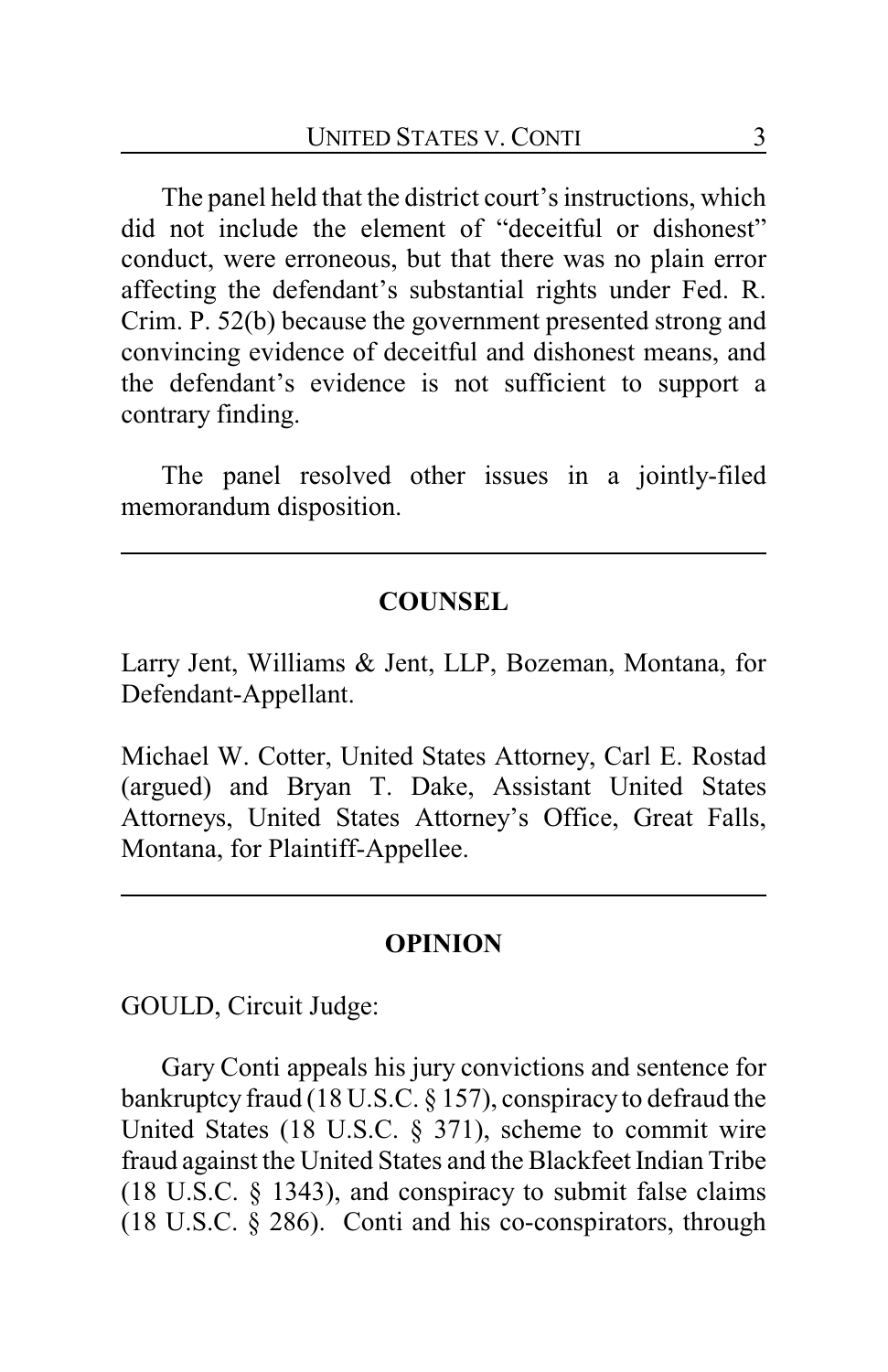their affiliation with the federally funded Po'Ka Project, stole or helped steal millions of dollars in grant funding that otherwise could have gone to provide mental health and substance abuse treatment to Blackfeet youth. Conti was tried twice and convicted on twenty-seven counts.

Conti's conviction on Count 1 rested on a charge for which the jury instructions did not match the indictment. The sole question we consider here is whether an error in jury instructions here amounted to "plain error" under Fed. R. Crim. P. 52(b). For the reasons that follow, we affirm Conti's conviction on Count 1.**<sup>1</sup>**

One of Conti's twenty-seven convictions was for conspiracy to defraud the United States under the general conspiracy statute, 18 U.S.C. § 371. This statute criminalizes conspiracy "either to commit any *offense* against the United States, or to *defraud* the United States." 18 U.S.C. § 371 (emphasis added). This court has held that the separate clauses in the statute create two alternate means of commission of the offense. *United States v. Smith*, 891 F.2d 703, 712 (9th Cir. 1989). To convict on a charge under the "defraud" clause, the government must show that the defendant (1) entered into an agreement (2) to obstruct a lawful government function (3) by deceitful or dishonest means and (4) committed at least one overt act in furtherance of the conspiracy. *United States v. Caldwell*, 989 F.2d 1056, 1059 (9th Cir. 1993); *see also Hammerschmidt v. United States*, 265 U.S. 182, 188 (1924). This circuit's model jury instructions for the "defraud" clause of § 371 (No. 8.21) include the element of "deceitful or dishonest means,"

**<sup>1</sup>** We resolve all other issues and affirm the district court in a memorandum disposition filed jointly with this opinion.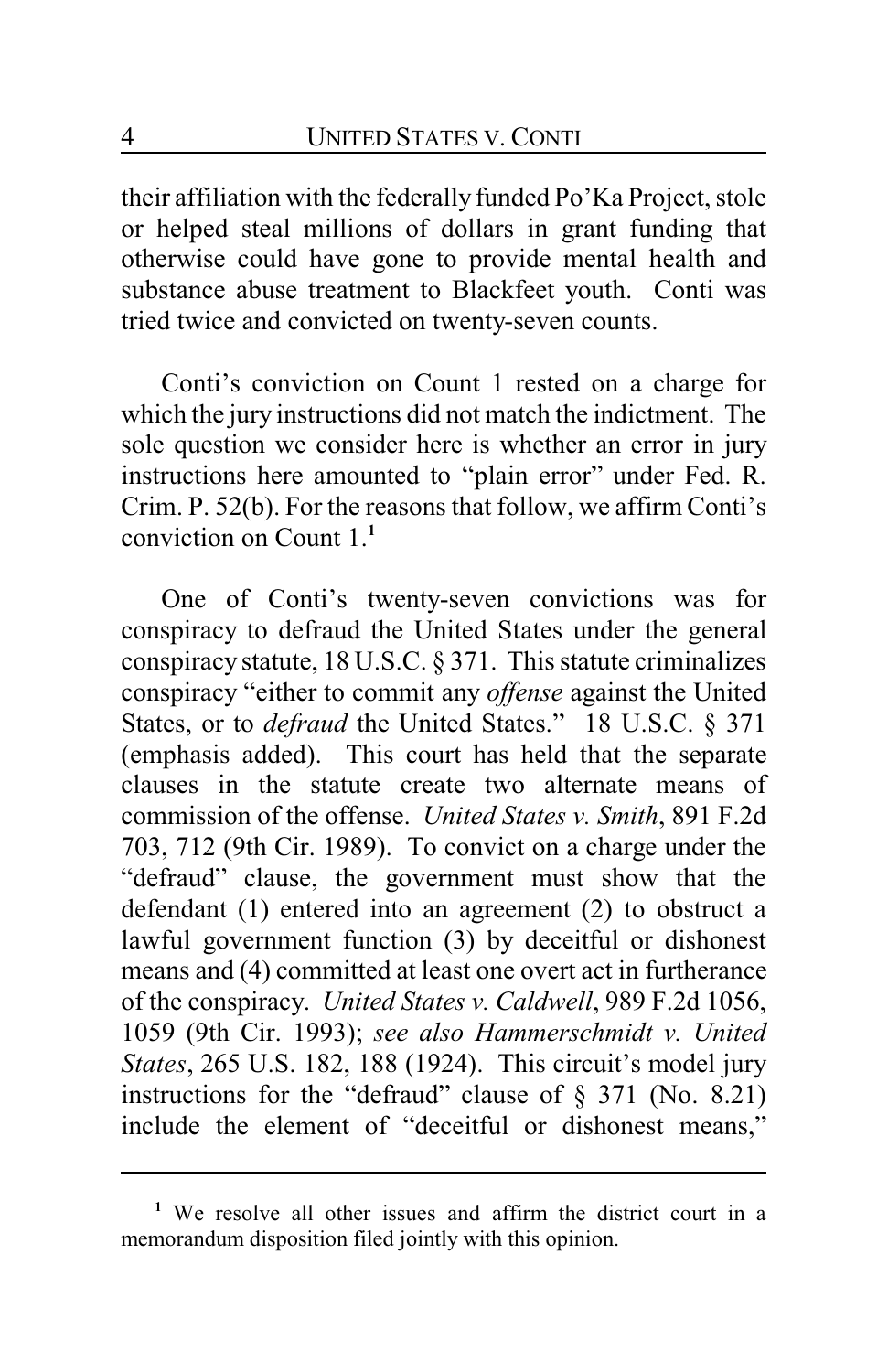whereas the instructions for the "offense" clause (No. 8.20) do not.

Here the "defraud" clause was the basis of the Count 1 indictment, but the district court instructed the jury only on the "offense" clause. Jury instructions Nos. 4 and 5, which were used at trial, parallel Ninth Circuit model instruction 8.20 under the "offense" clause. They omit the "defraud" language from a reprinting of 18 U.S.C. § 371, and they do not include the essential element of "deceitful or dishonest" conduct. Conti contends that these instructions allowed the jury to convict him on Count 1 without finding an essential element.

In *Caldwell*, the jury found a defendant bookkeeper guilty of conspiring to defraud the United States, but the district court did not instruct the jury on the essential element of "deceitful or dishonest means." *Caldwell*, 989 F.2d at 1060. Instead, the instructions allowed the jury to convict if it found a plan to "obstruct" or "impede" the IRS, even if the defendant did not do so dishonestly. *Id.* The Ninth Circuit reversed the conviction, holding that failure to instruct the jury on an essential element of a crime is constitutional error because it permits a conviction without finding the defendant guilty of that element. *Id*. And because the Sixth Amendment requires the jury to find all elements of the crime, the court in *Caldwell* concluded that the error in the instructions was not harmless. *Id.* at 1061.

To the extent *Caldwell* held that the failure to instruct the jury on an essential element of the crime is per se prejudicial, it is inconsistent with the subsequent Supreme Court decision in *Neder v. United States*, 527 U.S. 1, 8 (1999), which does not permit a jury instruction error to be considered a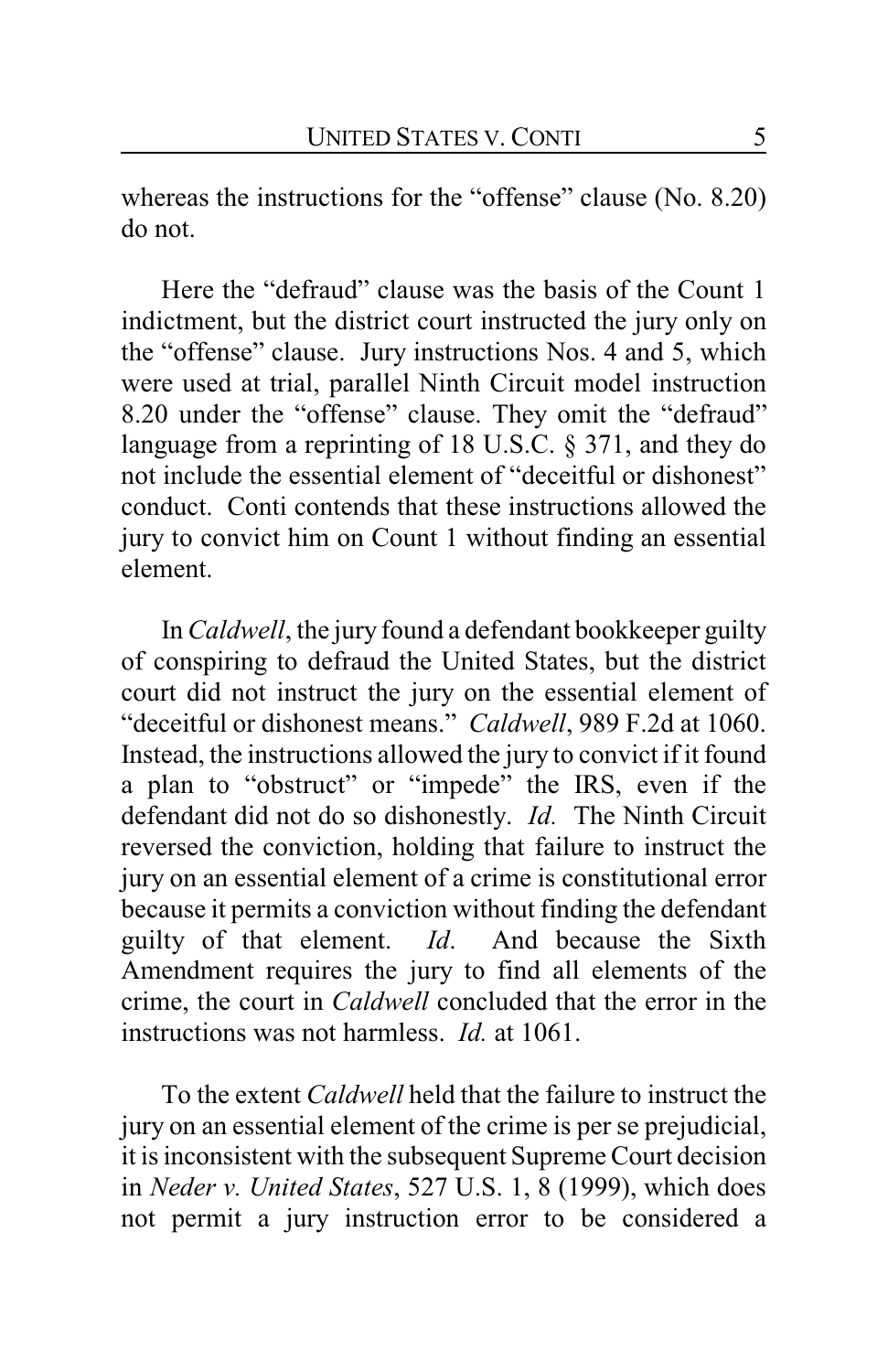structural error. Therefore, *Caldwell* is overruled, and we need not follow it, to the extent it held otherwise. *See Miller v. Gammie*, 335 F.3d 889, 900 (9th Cir. 2003).**<sup>2</sup>**

We follow the Supreme Court's guidance in *Neder*. There, the Supreme Court held that a similar error in jury instructions, failure to submit the element of materiality to the jury in a fraud prosecution, does not amount to a "structural" error warranting automatic reversal, but instead is subject to harmless error analysis.<sup>3</sup> An error is harmless if it appears "beyond a reasonable doubt that the error complained of did not contribute to the verdict obtained." *Chapman v. California*, 386 U.S. 18, 24 (1967). *Neder* rejected the defendant's argument that "a finding of harmless error may be made only upon a determination that the jury rested its verdict on evidence that its instructions allowed it to consider," and because the jury did not consider the omitted element of materiality, it could not be harmless. 527 U.S. at 17. As *Neder* explained, "at bottom this is simply another form of the argument that a failure to instruct on any element of the crime is not subject to harmless-error analysis." *Id.* Rather, the reviewing court must "conduct a thorough examination" of the evidence in the record and ask whether "it is clear beyond a reasonable doubt that a rational jury would have found the defendant guilty absent the error." *Id*.

**<sup>2</sup>** Under this standard set in our en banc opinion in *Miller v. Gammie*, our panel is not bound by a prior precedent that is "clearly irreconcilable" with a subsequent Supreme Court opinion.

<sup>&</sup>lt;sup>3</sup> Structural errors that warrant automatic reversal are rare, and include *Gideon v. Wainwright*, 372 U.S. 335 (1963) (complete denial of counsel); *Tumey v. Ohio*, 273 U.S. 510 (1927) (biased trial judge); and *Vasquez v. Hillery*, 474 U.S. 254 (1986) (racial discrimination in selection of grand jury).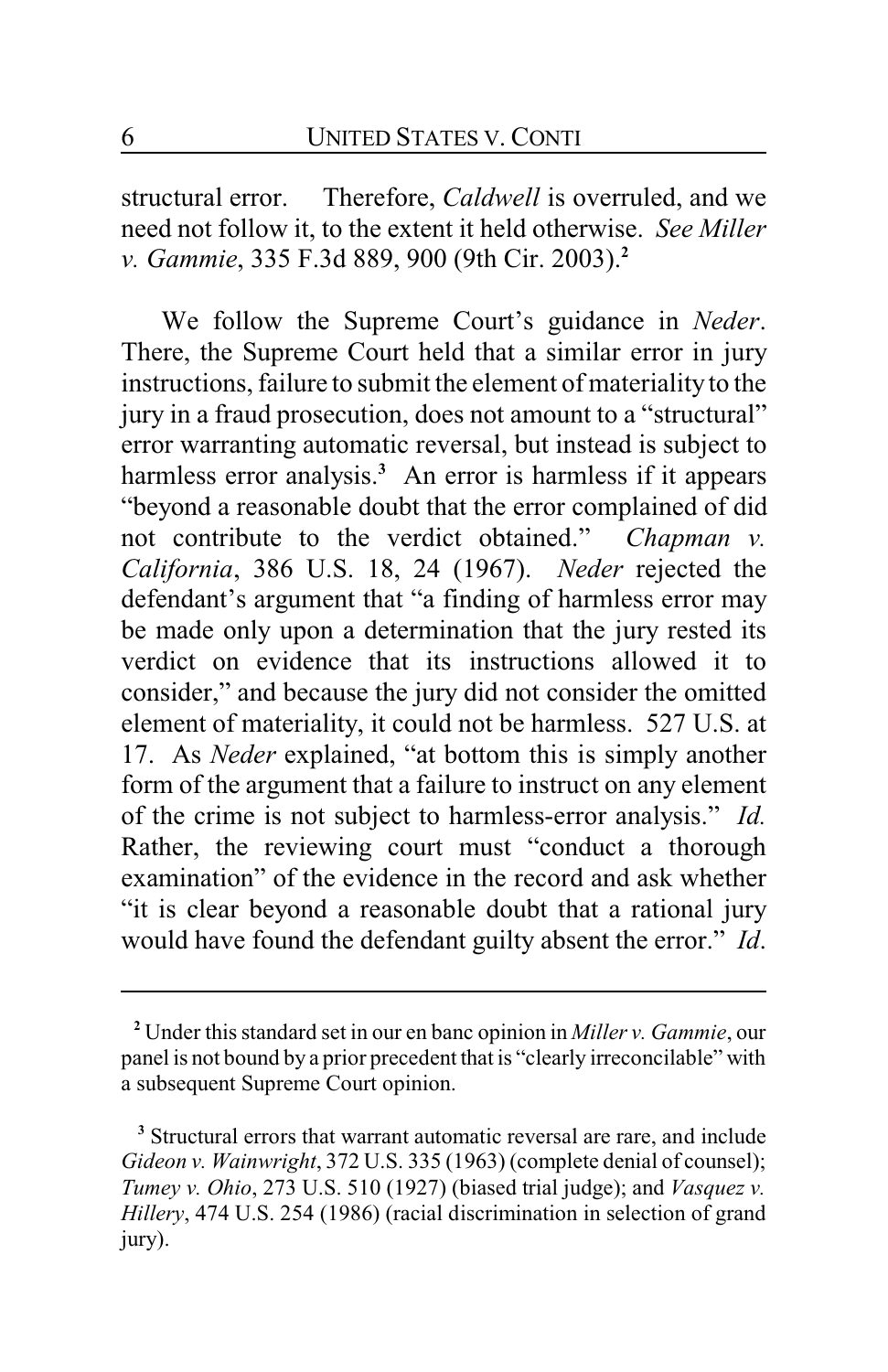"[W]here a reviewing court concludes beyond a reasonable doubt that the omitted element was uncontested and supported by overwhelming evidence, such that the jury verdict would have been the same absent the error, the erroneous instruction is properly found to be harmless." *Id.* By contrast, if "the defendant contested the omitted element and raised evidence sufficient to support a contrary finding—it should not find the error harmless." *Id.* at 19.

Because Conti did not object to the missing element in the jury instruction, we review his claim not just for harmless error, but for plain error. Fed. R. Crim. P. 52(b). A circuit court has discretion to correct a plain error that meets several requirements. First, there must be an "error," a deviation from a legal rule that is not waived. *United States v. Puckett*, 556 U.S. 129, 135 (2009); *see also United States v. Olano*, 507 U.S. 725, 732–33 (1993). Waiver, the intentional relinquishment of a known right, differs from forfeiture, which is the failure to timely assert a right. *Olano*, 507 U.S. at 733. Second, the error must be "plain," meaning "clear" or "obvious." *Id.* at 734. Third, the error must affect substantial rights, meaning it was prejudicial, or there was a "reasonable probability" that it "affected the outcome of the district court proceedings." *Id*.; *United States v. Marcus*, 560 U.S. 258, 262 (2010). Finally, an appellate court may exercise its discretion to correct a forfeited error only if the error "seriously affects the fairness, integrity, or public reputation of judicial proceedings." *Olano*, 507 U.S. at 736; *see also Johnson v. United States*, 520 U.S. 461, 469–70 (1997).

We apply these standards to determine whether the conviction on Count 1 is a plain error. First, there is an error because although Conti did not object to the invalid jury instructions at trial, he has not intentionally relinquished or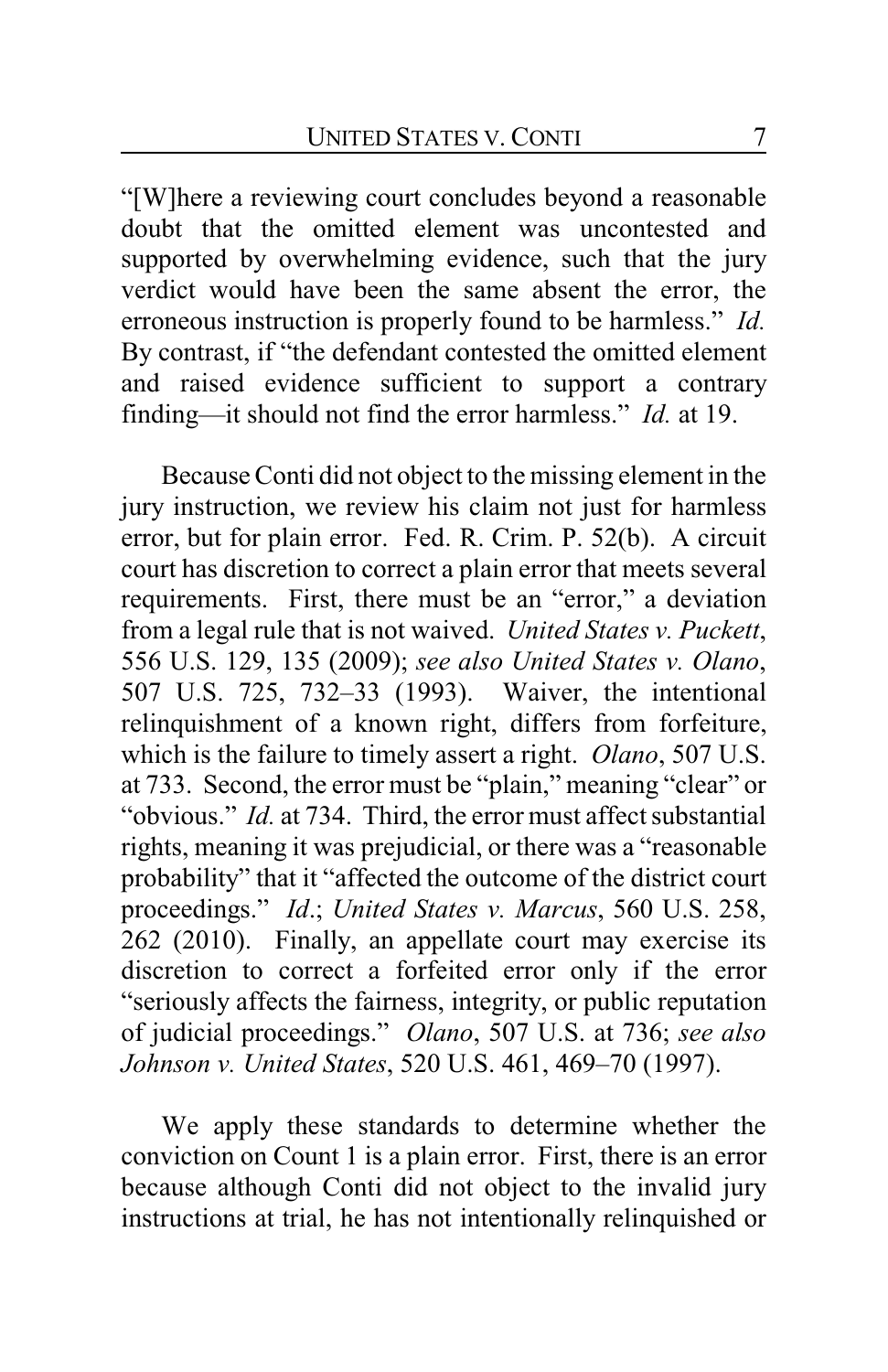abandoned his ability to challenge them on appeal. *See Olano*, 507 U.S. at 733–34. Second, the error was plain or obvious because the jury instructions clearly do not match the indictment.

We next address whether the error affected "substantial rights." We have held that an omission of an element from a jury instruction that is harmless, under the standard set forth in *Neder*, does not affect a defendant's substantial rights for purposes of plain error review. *United States v. Tuyet Thi-Bach Nguyen*, 565 F.3d 668, 677 (9th Cir. 2009). We must "conduct a thorough examination" of all the evidence in the record and ask whether the omitted element was supported by sufficient evidence. *Neder*, 527 U.S. at 17. Cases that have upheld convictions rendered on incomplete or erroneous jury instructions have relied on "strong and convincing evidence" that the prosecution has adequately proved the missing element of the crime. *United States v. Perez*, 116 F.3d 840, 848 (9th Cir. 1997); *see also United States v. Smith*, 282 F.3d 758 (9th Cir. 2002) (holding that the omission of an element from jury instructions was not plain error where the underlying fact supporting the element was "undisputed" based on the "uncontradicted testimony" of a government witness); *Tuyet Thi-Bach Nguyen*, 565 F.3d at 677 (holding the defendant's substantial rights were not affected because of "overwhelming evidence" of the missing element). We must also consider whether the defendant contested the omitted element "and raised evidence sufficient to support a contrary finding," *Neder*, 527 U.S. at 19, and finally whether "the jury verdict would have been the same absent the error." *Id*. at 17.

A review of the trial record of evidence regarding the omitted element (that Conti acted with "deceitful or dishonest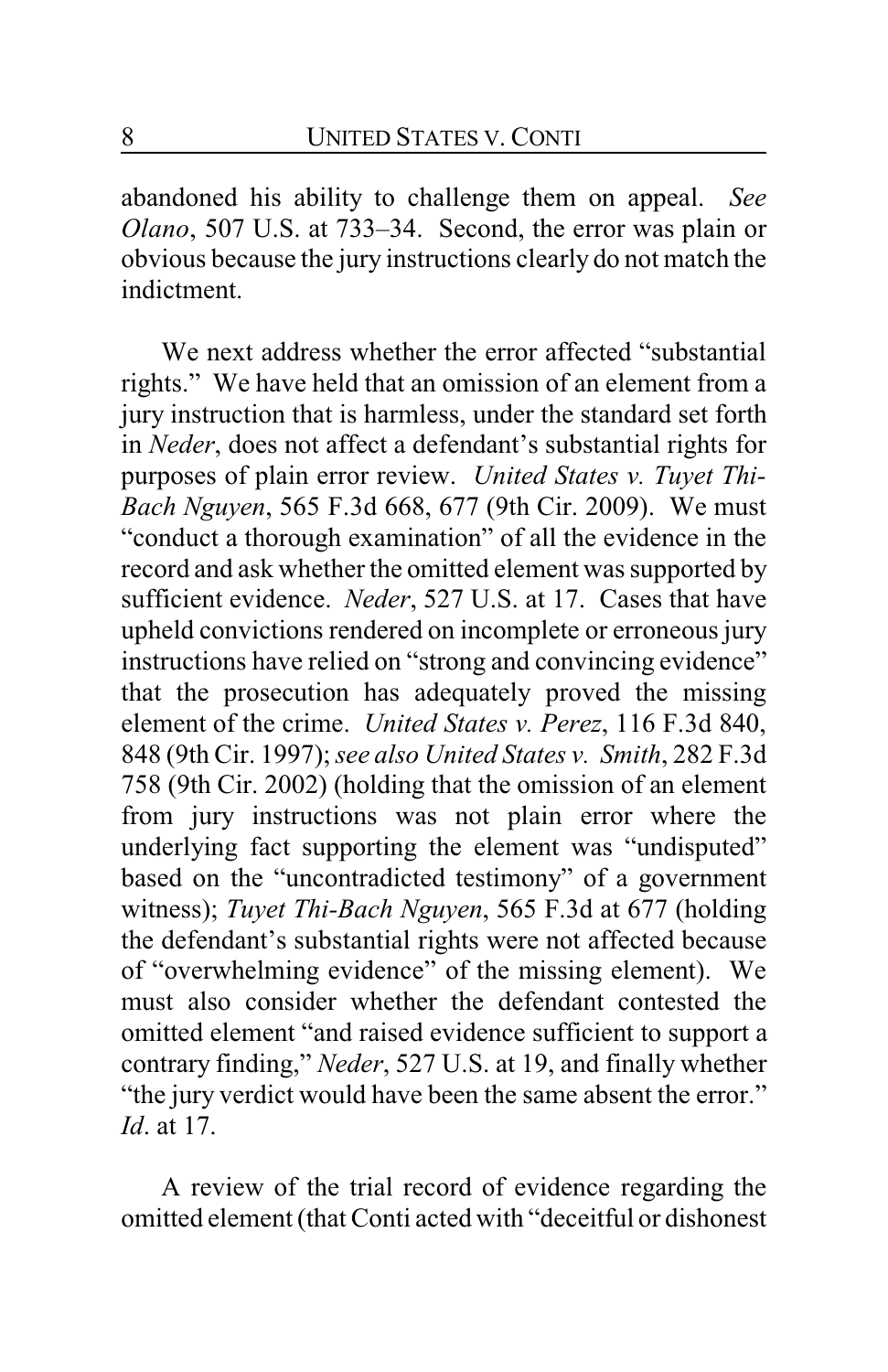means" in participating in the scheme to steal millions of grant dollars from the United States) shows that the government presented substantial evidence on this element during the course of the trial. Among other evidence, the government introduced emails showing that other participants in the scheme considered Conti to be someone who would "come up with" in-kind services to meet grant requirements, and could help explain invoices for in-kind services that supposed contributors did not remember contributing. Other emails sent by Conti indicated that he fabricated invoices for in-kind audit documentation, including changing the dates of work done and "adding a few things" to give the documentation "some diversity." Further, emails showed that Conti suggested ways to retroactively meet the in-kind contribution requirements of a prior year and fabricated the documentation and dollar amounts of the services "contributed." In one email, Conti asked a supposed contributor of in-kind services to verify the contribution by signing an invoice Conti had prepared, or alternatively to "delete this message" if she was not comfortable with the idea. A witness testified that the invoice sent to the supposed contributor was for fraudulently inflated amounts. Finally, the government adduced testimony that Conti knew the invoices he helped prepare were "false and fraudulent."

On the other hand, the record shows that Conti contested the omitted element, arguing that the government's case rested on circumstantial evidence. Conti's counsel asserted at trial that "you can't accidentally commit fraud . . . you have to know what you're doing. You have to have intent to defraud. That's one of the elements. The government's own witness agreed that [Conti], in that respect, did not intend to defraud." Conti's counsel also claimed that Conti could not be part of a conspiracy to defraud if his misrepresentations